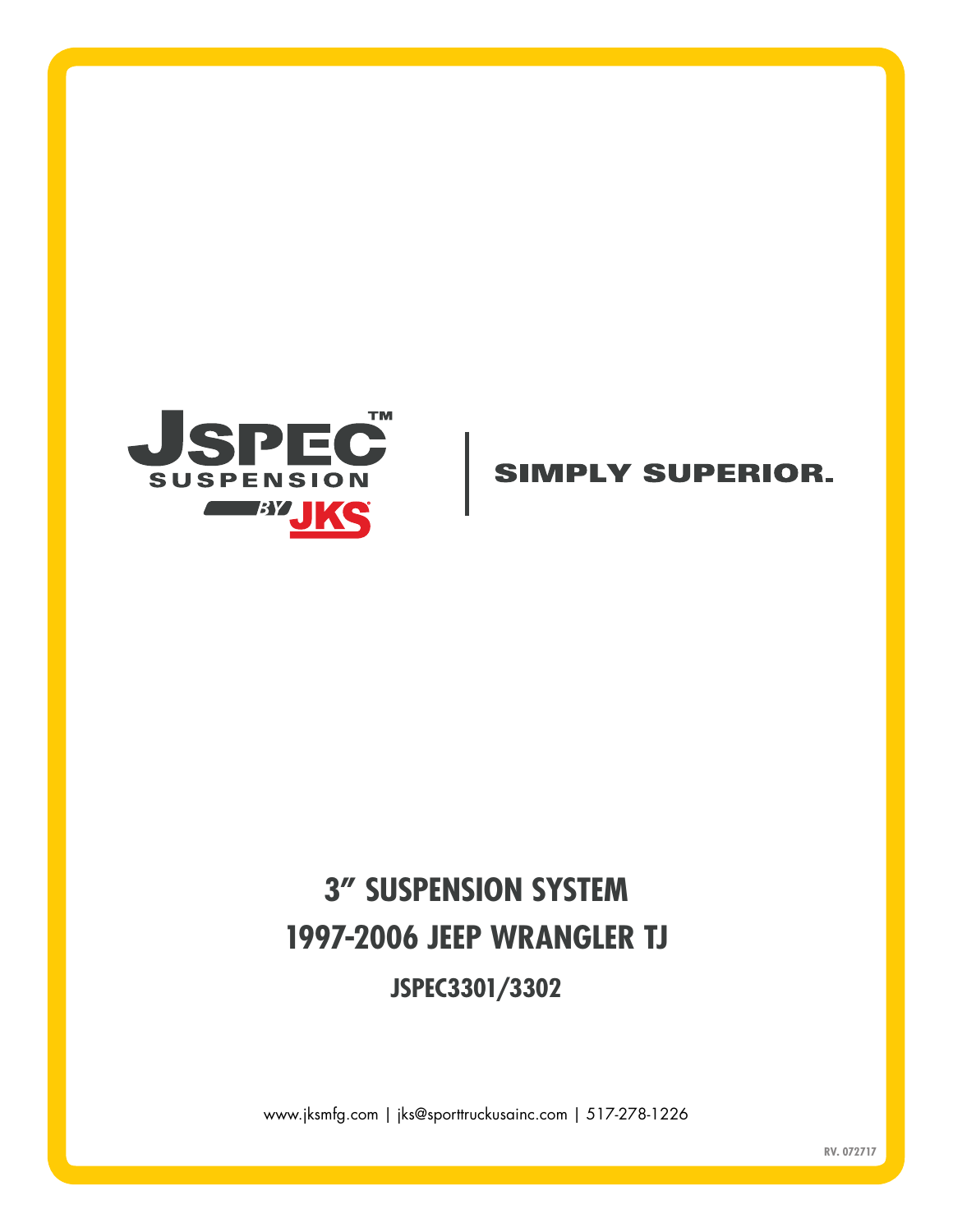## **GETTING STARTED**

Read all warnings, instructions, notes and cautions before you begin the installation.

# **WHO SHOULD INSTALL THIS?**

We recommend that this system be installed by a professional mechanic. The installer will need professional knowledge of special tools required for installation as well as assembly and disassembly procedures.

# **STAYING SAFE AND LEGAL**

- If you fail to drive your lifted and modified vehicle safely it may result in serious injury or death.
- Never disconnect the swaybar when operating vehicle on public roads.
- Exercise caution: A lifted vehicle is at greater risk for rollovers or loss of control, especially during abrupt maneuvers.
- Always wear your seat belt, reduce your speed and avoid sharp turns.
- Never operate your vehicle under the influence of drugs or alcohol.
- Consult local and state laws for the legality of your ride height.

# **BEFORE YOU BEGIN INSTALLATION**

- Needed items: OE service manual for your vehicle, safety glasses, and any special tools as indicated in these instructions as well as the following tools: assorted metric and standard wrenches, hammer, hydraulic floor jack and a set of jack stands.
- Ride Height: Measure the initial ride height of your vehicle prior to installation. Final ride height may vary depending on the factory height of your vehicle.
- Tires and rims: Larger tire and rim combinations can increase leverage and cause additional stress to suspension, steering, and related components. When installing larger than OE tires and rims, the following components should be inspected for wear every 2500-5000 miles: ball joints, tie rod ends, wheel bearings, track bar bushings, pitman arm.
- Drive line vibrations: Some vehicles may experience drive line vibration after installation of this suspension system. Possible remedies for this include: tuning angles, replacement of slider on shaft, lengthening or truing of shaft, and/or replacing u-joints.
- Installation without a hoist: We recommend completing the rear alterations first if no hoist is available.

# **THANK YOU FOR CHOOSING JSPEC SUSPENSION**

TIRE FITMENT 33 x 12.50 on 15x8 with 3.75" max backspacing

#### SPECIAL TOOLS REQUIRED

Torque Wrench Torx bits - T40, T50, T55 5/16", 3/8", 9/16" Drill Bit 8mm & 1/4" Allen Socket

INSTALLATION TIME Approximately 6 hours

**TM** PENS - BY I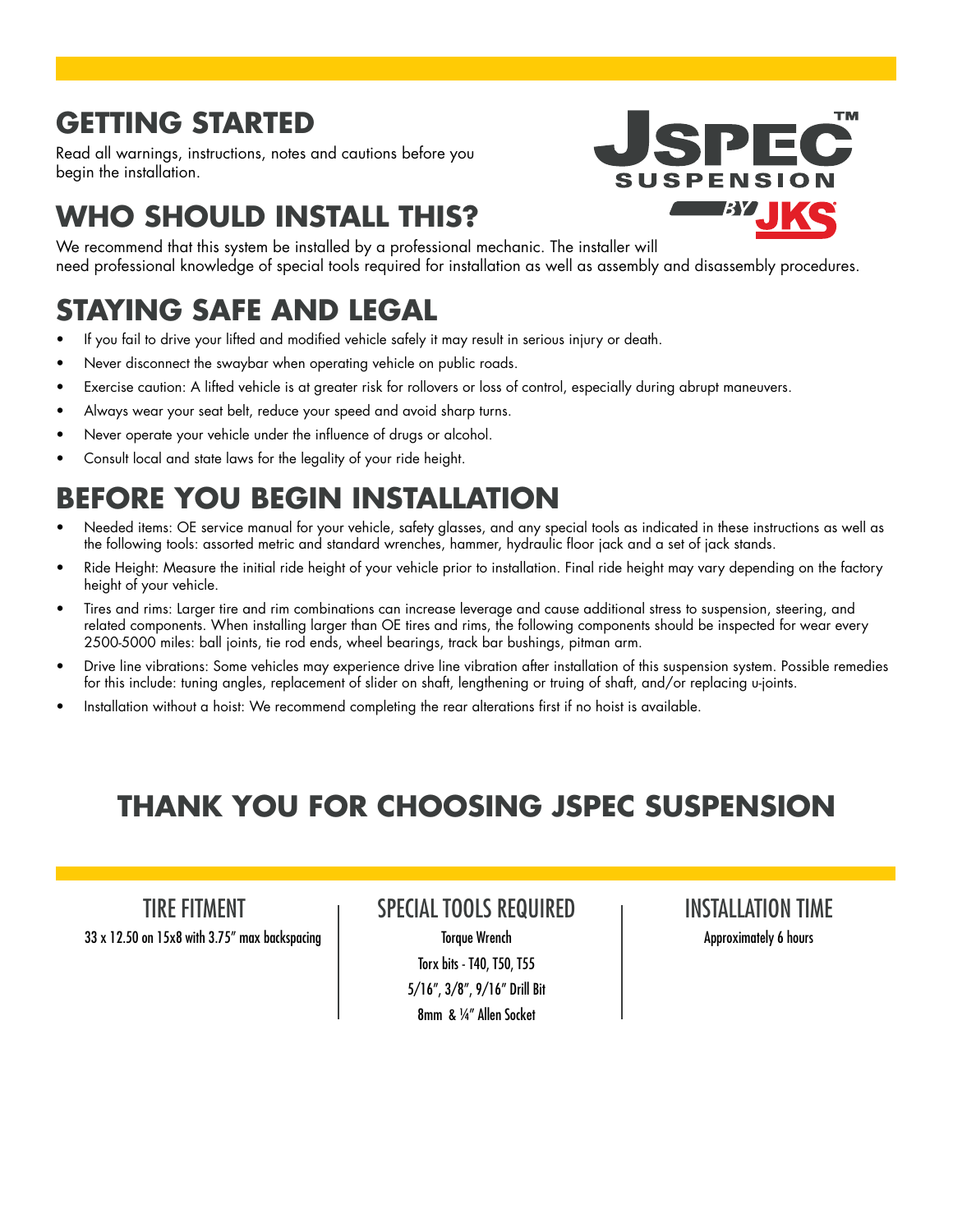

### **01. PRE-INSTALLATION**

a. Measure from the center of the wheel up to the bottom edge of the wheel opening.



### **02. REAR DISASSEMBLY**

- a. Disconnect the track bar from the passenger side frame rail bracket (15mm &18mm).
- b. Raise and support the vehicle. Place a hydraulic jack under the axle to support it. Remove the wheels.
- c. Disconnect the sway bar links from the sway bar and frame. (15mm & 18mm).

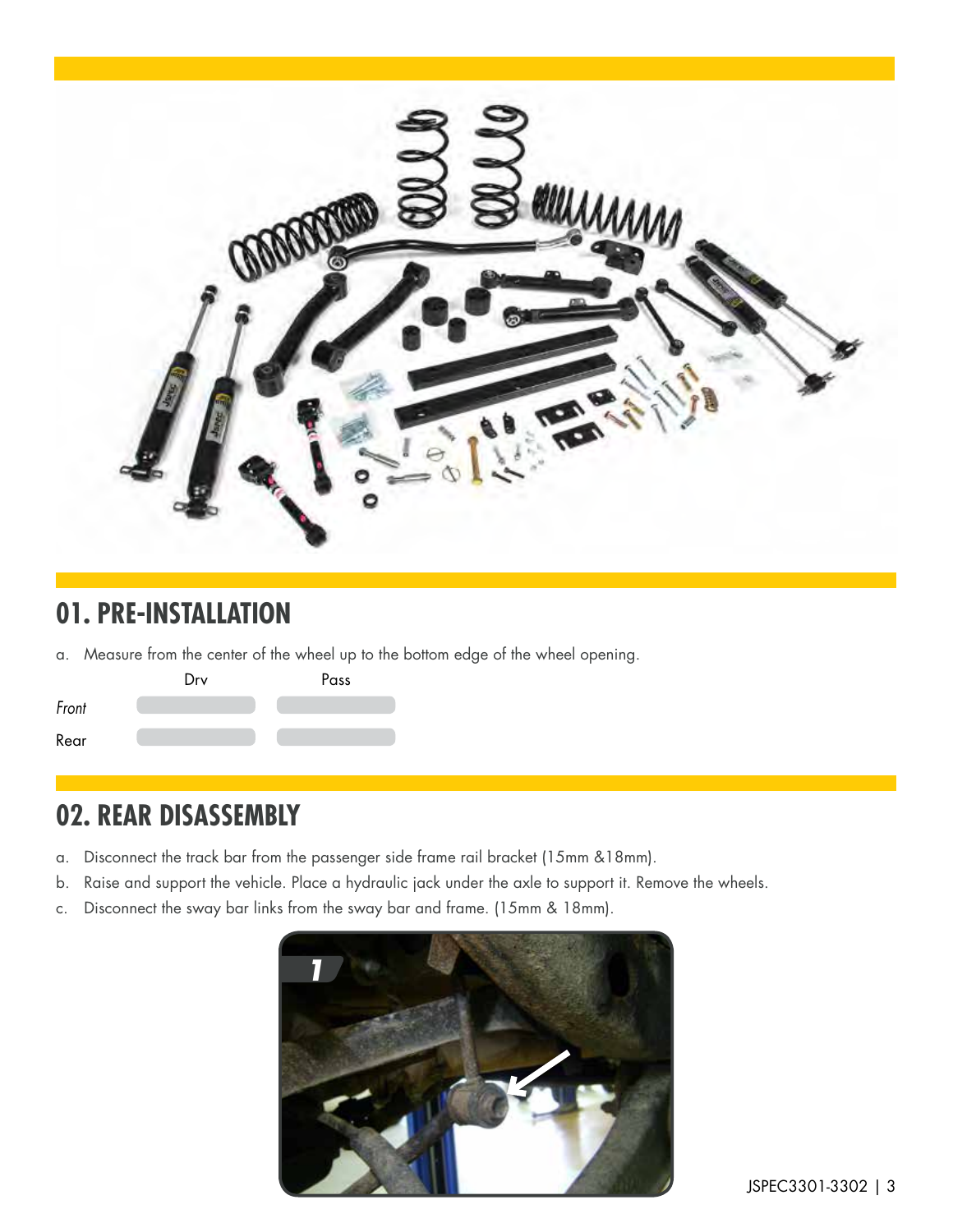- d. With the axle well supported, remove the shock absorbers. Use penetrating oil on the upper bar pin bolts (13mm) to help prevent the bolts from breaking.
- e. Lower the axle until the spring is free from its upper mount. Remove the coil spring from the vehicle.

### **03. REAR TRACK BAR BRACKET**

#### *Rear track bar bracket installation will require bolt pack J112 and 94 sleeve*

- a. Remove the track bar to axle Torx mounting bolt (T55). Temporarily remove the track bar from the vehicle.
- b. Remove and discard the plastic axle mount cover and x-mas tree clips.
- c. Position the provided track bar bracket on the axle mount and temporarily hold it in place lining up the original track bar hole with the one in the bracket. Using the bracket as a template, mark the bottom, top, and driver's side lower mounting hole positions to be drilled. The bottom and top holes should line up close to the existing holes left from the plastic cover clips.



- d. Remove the bracket and drill a 3/8" hole at the 3 locations.
- e. Reinstall the bracket and loosely fasten the bracket to the axle mount at the drilled locations. Use 5/16" hardware at the top and side holes and the 3/8" hardware at the lower hole.
- f. Insert the provided 12mm x 80mm bolt through the original track bar hole with the provided  $\frac{3}{4}$ " x 1.58" spacer sleeve mounted inside of the axle bracket. Use the factory nut tab, or if not available, use the provided nut and washer.
- g. With all of the hardware installed, torque the 5/16" hardware to 20 ft-lbs, 3/8" to 35 ft-lbs, and the 12mm hardware to 80 ft-lbs.
- h. Install the track bar in the new bracket and fasten with the provided 12mm x 80mm bolt, nut, and washers. Leave loose.

### **04. REAR BUMP, SWAY BAR LINK, COIL SPRING, AND SHOCK INSTALLATION**

#### *Bump stops 2296 will require 10mm x 80mm bolts. Sway Bar links will require 709 bolt pack.*

- a. Carefully pry the factory bump stops from the cup, normally this can be done by hand, but use some channel locks if necessary.
- b. Remove the bolt (15mm) that attaches the cup to the frame.
- c. Install the provided bump stop extension between the frame and bump stop cup and attach them to the frame using the provided 10mm x 80 mm bolts. No washer is necessary.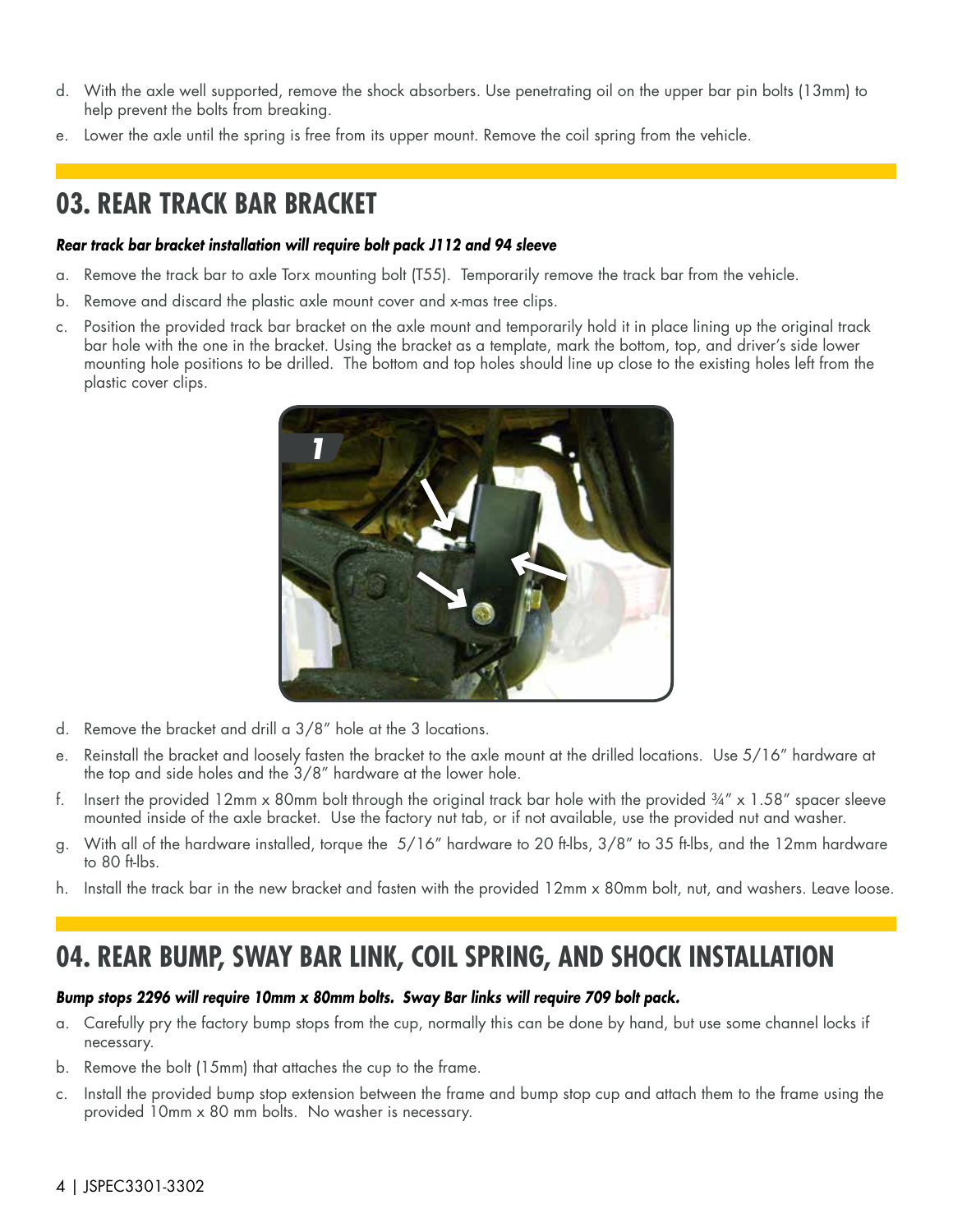### **04. REAR BUMP, SWAY BAR LINK, COIL SPRING, SHOCK INSTALLATION (CONT.)**

d. Reinstall the factory bump stops into the cup.



- e. Install the JSpec coil spring with the number on the spring legible and facing towards the rear.
- f. Install shocks using the factory hardware with the sticker facing rearward. Anti-seize is recommended on the upper bolts. Tighten the upper bolts to 26 ft-lbs and the lower hardware to 74 ft-lbs.



g. Attach the new sway bar links to the sway bar and frame using the provided 10mm x 60mm bolts located in bolt pack 709. Torque bolts to 4 ft-lbs.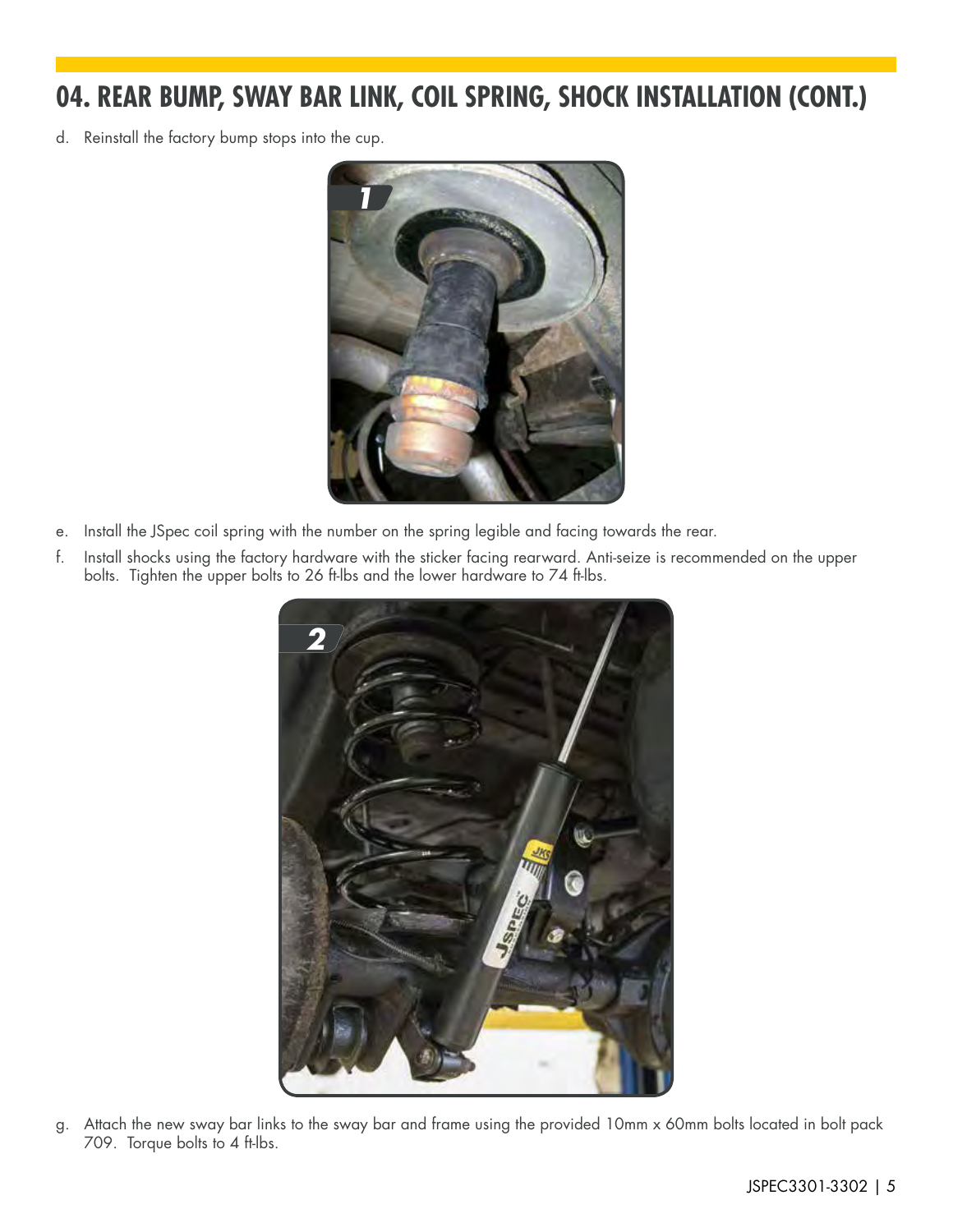### **05. J-FLEX REAR UPPER CONTROL ARM INSTALLATION**

a. Raise and support the rear axle housing with a hydraulic jack.

*HINT: The axle housing should be evenly supported, with the suspension at normal ride height. Do not attempt removal or installation with the suspension extended, or the axle drooped, as this will place tension on suspension arm mounting hardware.*

- b. Remove the parking brake cable and ABS wiring (if equipped) from upper suspension arm.
- c. Remove the rear upper suspension arm nut and bolt from the axle housing bracket. Retain the original mounting hardware.
- d. Remove the nut and bolt from the chassis rail bracket. Retain the original mounting hardware.
- e. Remove original rear upper suspension arm.
- f. Set the length of both J-Flex rear upper control arms to 13-1/2". This will be a good starting point. further adjustment may be required once the lift is complete to help tune out driveline vibration.
- g. The control arms are side specific. The flex end will be mounted to the frame with the brake line tab facing towards the center of the vehicle and pointing slightly down.
- h. Mount the flex end of the control arm to the chassis rail bracket with the grease fitting facing down using the original mounting bolt. Leave loose.
- i. Mount the rubber bushing end of the control arm to the axle housing bracket using the original mounting bolt. Leave loose.

*HINT: If mounting bolt is difficult to install due to misalignment of the control arm bushing with mounting bracket, either adjust height of axle housing with hydraulic jack or move axle housing into position with a heavy-duty ratchet strap*

- j. Attach the parking brake cable and ABS wiring (if equipped) to the upper control arm with the factory hardware.
- k. Repeat control arm installaton on the opposite side.

### **06. FINAL REAR INSTALLATION STEPS**

- a. Lower the vehicle to the ground until coil springs are supporting the full weight of the vehicle.
- b. Tighten the upper control arm bolts to 55 ft-lbs.
- c. Tighten J-Flex control arm jam nuts. Use care to ensure the the flex end remains square to the chassis bracket.
- d. Connect the track bar to the passenger frame rail bracket using the OE hardware, a buddy is useful to push on the body to get the hole lined up. A rachet strap can also be used. Tighten the frame and axle track bar bolts to 80 ft-lbs.

### **07. FRONT DISASSEMBLY**

a. Disconnect the front track bar from the axle using a T50 Torx bit. Save bolt and nut tab.

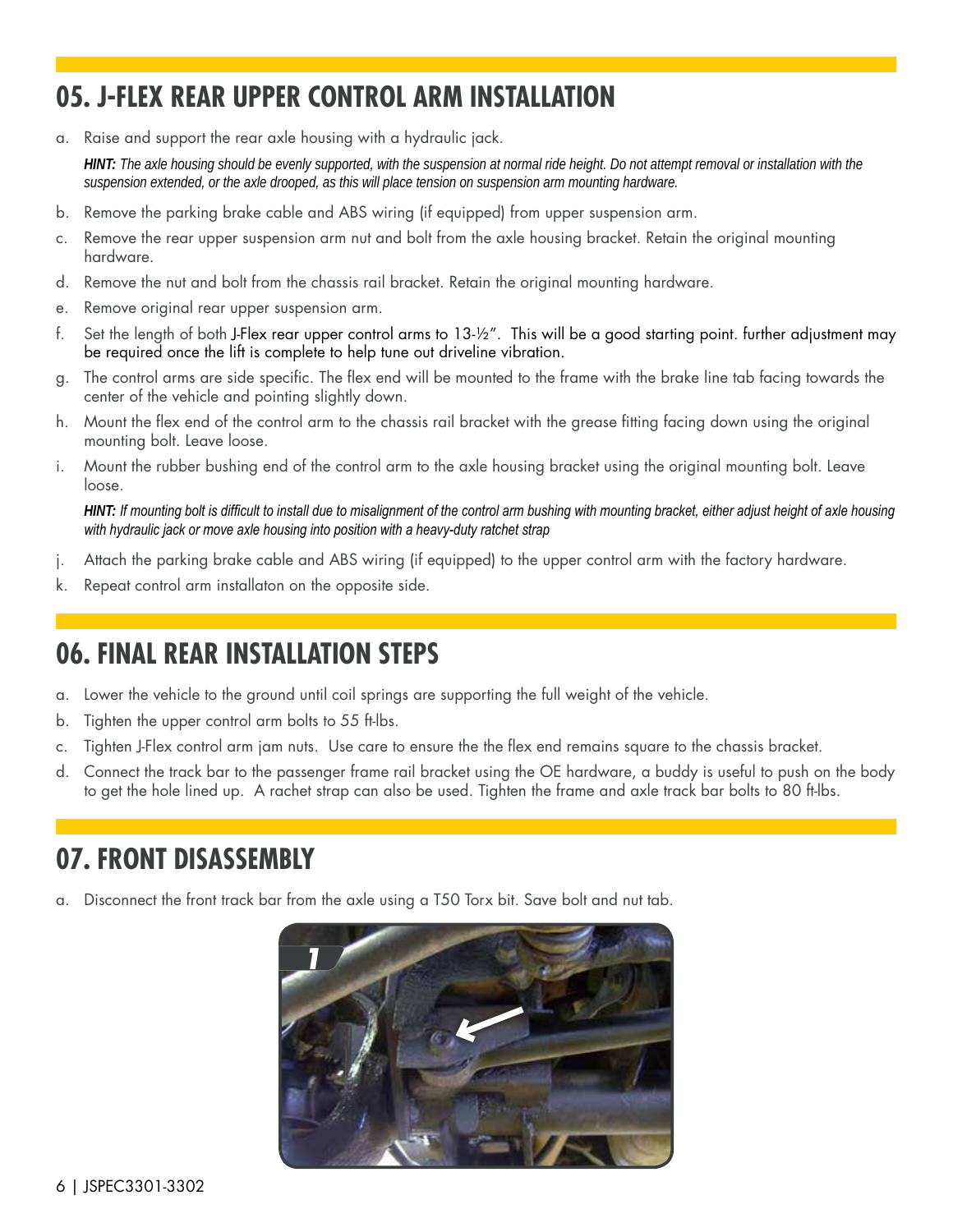### **07. FRONT DISASSEMBLY (CONT.)**

- b. Raise and support the vehicle. Place a hydraulic jack under the axle to support it. Remove the wheels.
- c. Remove the brake lines from the frame rail (T40) on both sides.
- d. Disconnect the sway bar links from the axle and sway bar (18mm). Discard links and hardware.





*Note: If difficult to remove the sway bar link from the sway bar, an air chisel or pickle fork can be used.*

e. Disconnect the track bar from the frame rail bracket. Remove the cotter pin and nut (21mm) and thread it back on a few turns. Strike the track bar frame mount with a hammer to release the tapered seat. Remove the track bar.

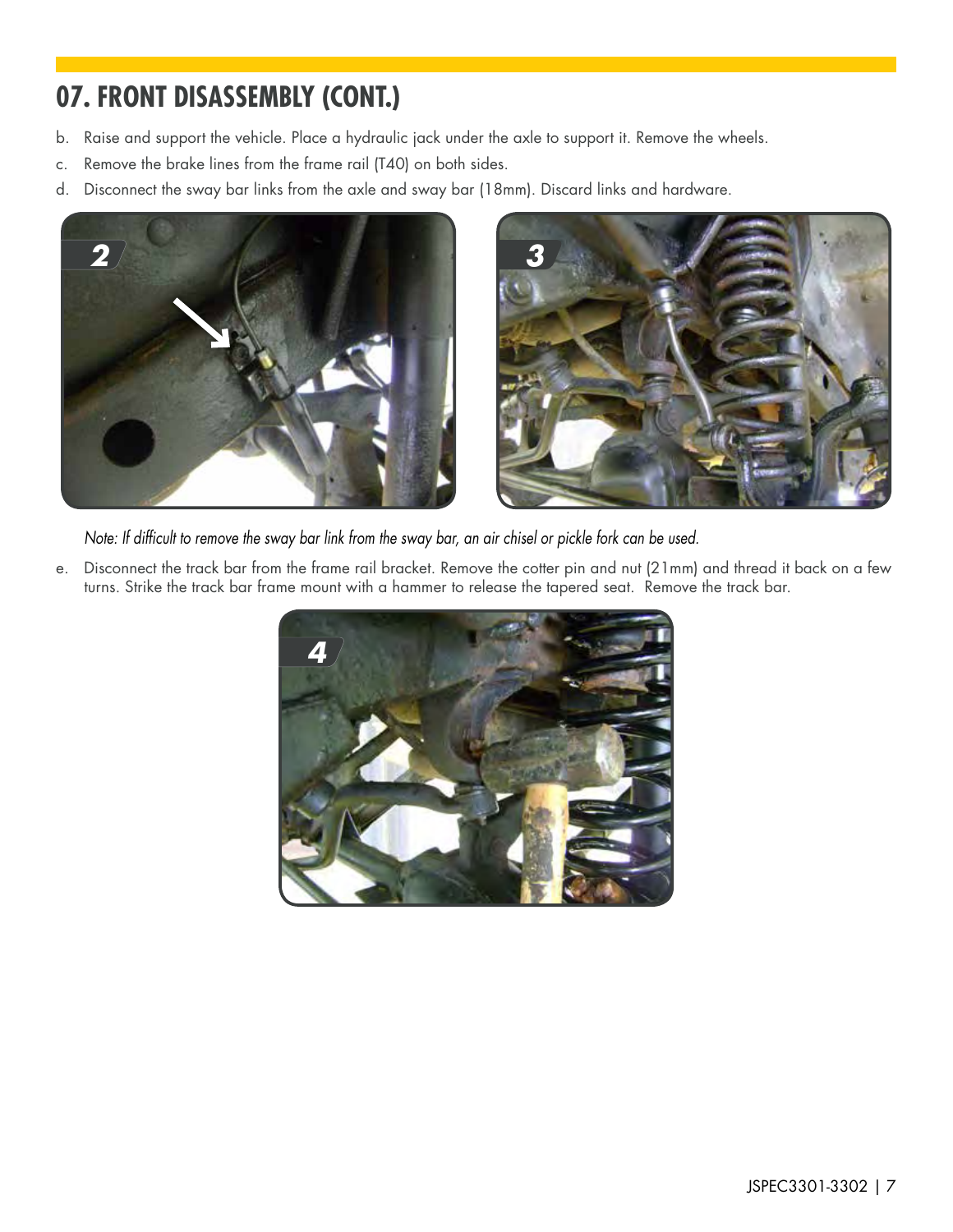## **07. FRONT DISASSEMBLY (CONT.)**

f. With the axle well supported, remove the shocks. Also remove the coil spring retainer located at the rear of the driver side coil mount.



g. Remove the front lower control arms from the vehicle. Save hardware.



h. Lower the axle enough to remove the factory coil springs. Take care to ensure all hoses have adequate slack and the steering isn't binding. The drag link can be disconnected if necessary.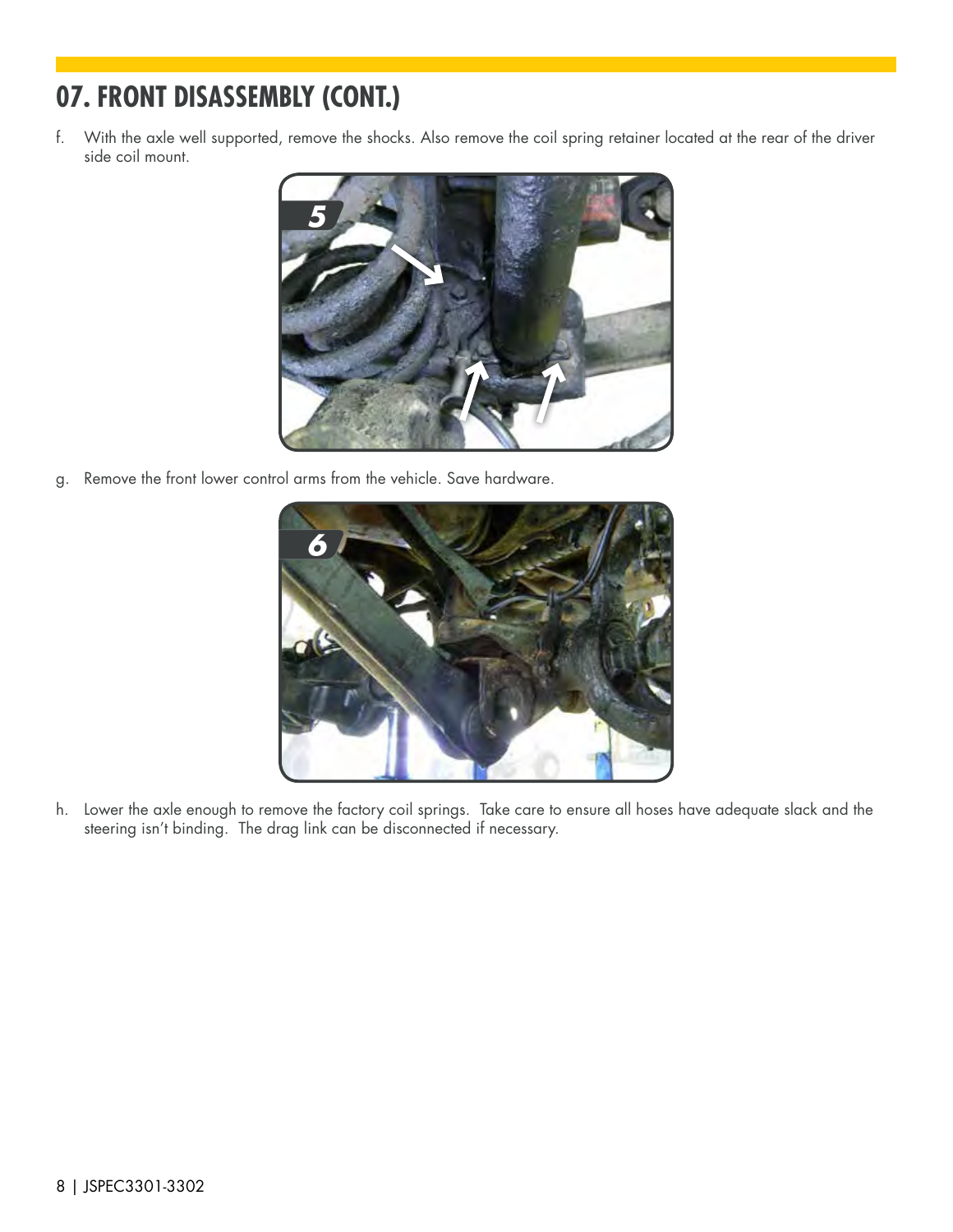### **08. FRONT COIL SPRING, BUMP STOP & SHOCK INSTALLATION**

#### *Bump stops 3296 will require bolt pack J107*

a. Locate the center of the coil mount on the axle and drill a  $5/16''$  hole Using the provided  $3/8'' \times 1''$  self-tapping bolt, tap the hole and remove the bolt. A lower bump stop extension will be installed here when the coil spring is installed.



- b. Install the provided new front coil springs in the vehicle. When installing the coils, insert a 2" bump stop spacer (large diameter) in the coil before placing it on the axle mount. Fasten the bump stop spacer with a  $3/8'' \times 2\frac{1}{2}''$  bolt and washer. Torque to approx. 25 ft-lbs.
- a. Lower the axle far enough to install the JSpec coil spring. Rotate the spring to seat it in the lower coil mount. Raise the axle enough to bring the spring in to contact with both the upper and lower mounts. Take care to ensure all hoses have adequate slack and the steering isn't binding.
- b. Raise the axle enough to loosely install the front shocks to the upper stem mount followed by the lower bar pin mount using the factory hardware. Tighten the stem mount until the bushings begin to swell. Re-install the coil spring retainer. Tighten the lower bolts to 20 ft-lbs.

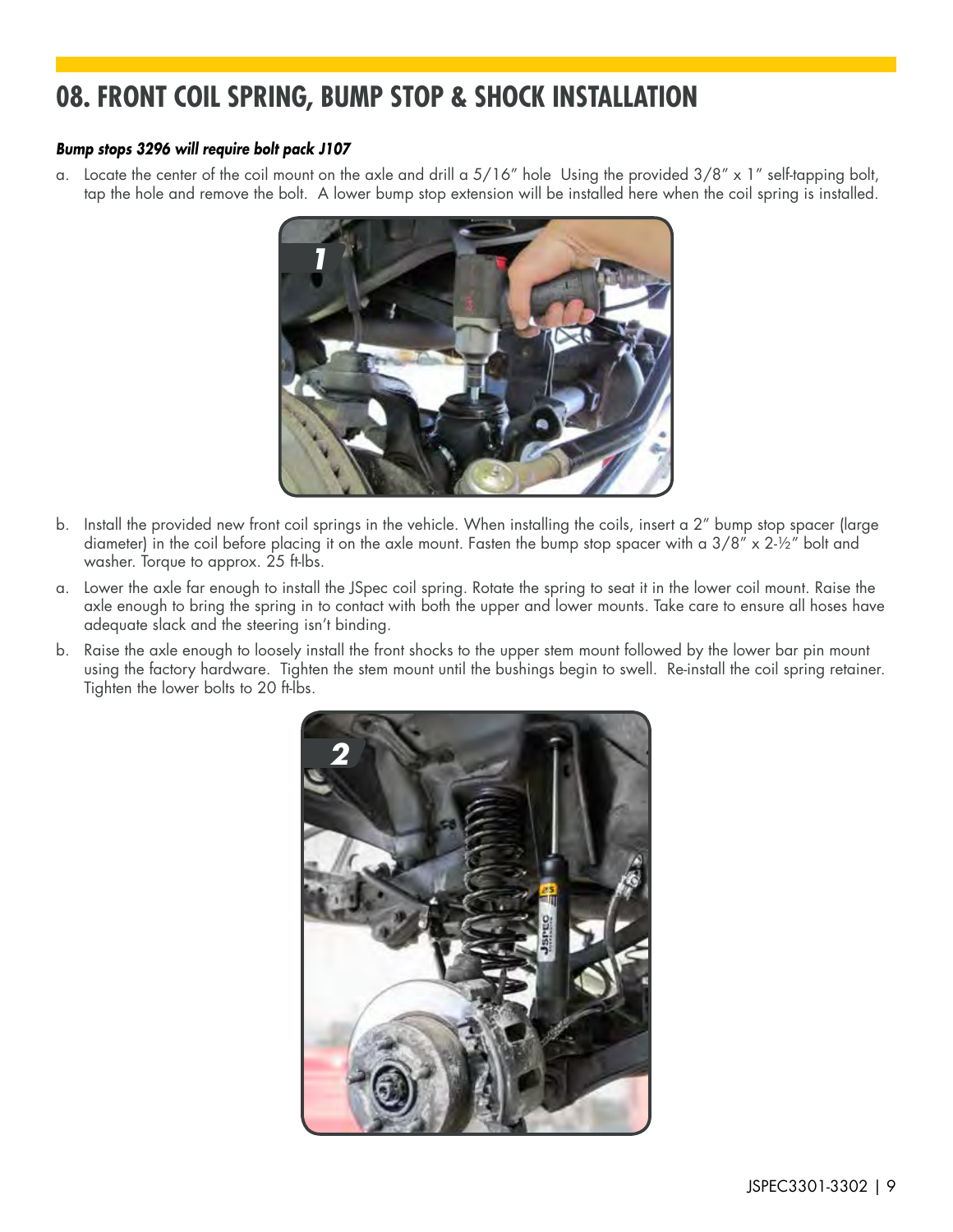### **09. J-LINK FRONT LOWER CONTROL ARM INSTALLATION**

a. Raise and support the rear axle housing with a hydraulic jack.

*HINT: The axle housing should be evenly supported, with the suspension at normal ride height. Do not attempt removal or installation with the suspension extended, or the axle drooped, as this will place tension on suspension arm mounting hardware.*

- a. Install the arms in the frame and axle mounts so that the bend is down and closer to the front axle.
- b. Install the original mounting bolts and center the cam adjusters if equipped. Leave loose, final torque will be done with the weight of the vehicle on the suspension.

*HINT: If mounting bolt is difficult to install due to misalignment of control arm bushing with mounting bracket, either adjust the height of the axle with a hydraulic jack or move the axle housing into position with a heavy-duty ratchet strap.*

## **10. BRAKE LINE BRACKET INSTALLATION**

#### *Brake line brackets 03193/03194 require bolt pack 452*

- a. Install the brake line drop brackets to the frame using the 8mm button head bolts so the wide part of the bracket is forward.
- b. Install the brake lines to the brackets with the 8mm button head bolts and nuts. Torque the bolts to 18 ft-lbs.

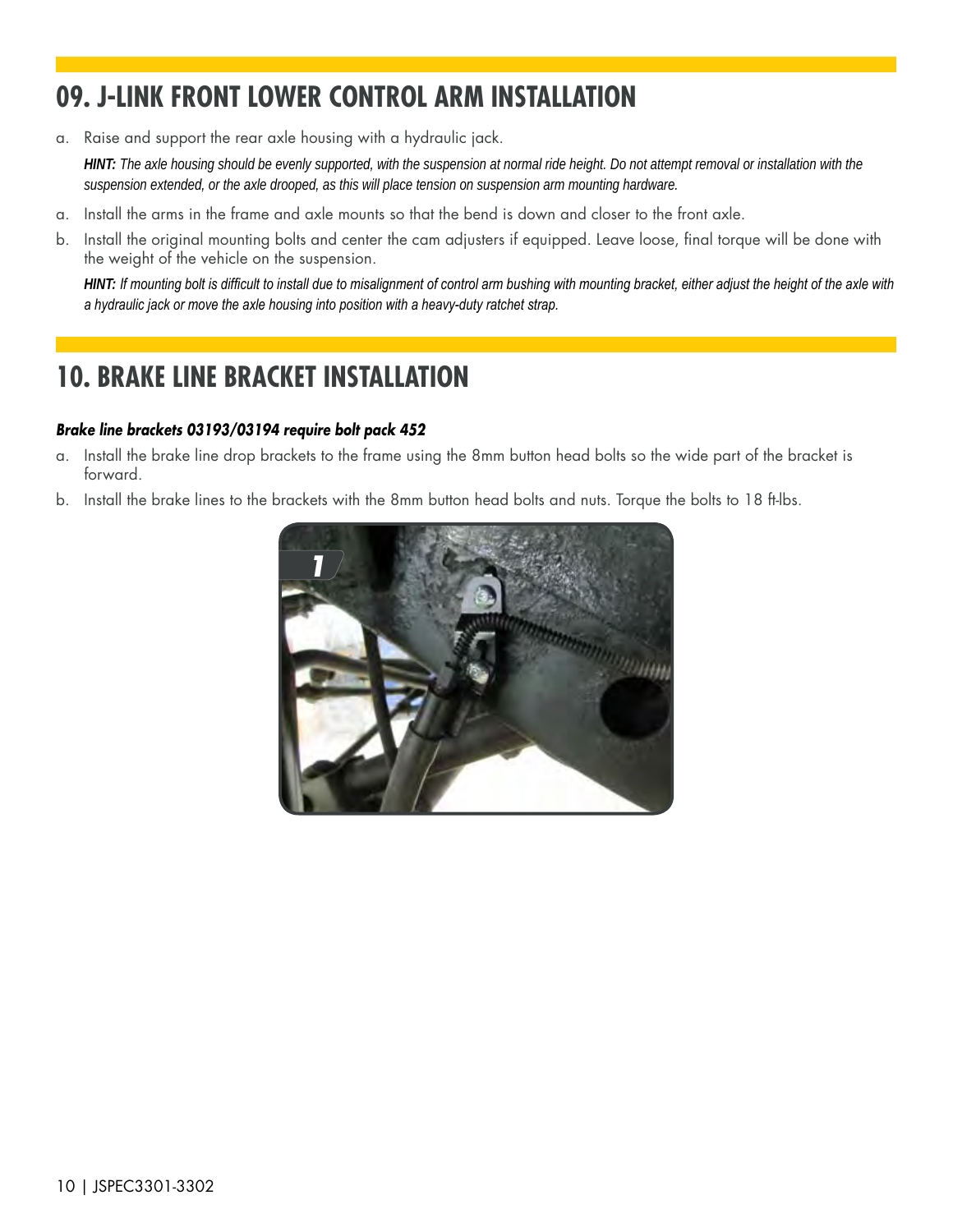## **11. ADJUSTABLE FRONT TRACK BAR**

- a. Using a 9/16" drill bit, enlarge the factory tapered mounting hole at the frame.
- b. Adjust the track bar to approximately 32" center of the flex eye to center of the bushing eye. Leave the jam nut loose. Final adjustment will be made once the vehicle is on the ground.
- c. Locate the provided 9/16" bolt and insert it through the flex eye followed by the tapered split cone with the narrow end facing away from the track bar. Fasten the track bar to the frame mount with the provided, 9/16" nut, no washer is used. Tighten the bolt to 100 ft-lbs.

*Note: Leave the axle end out of the axle, this will be attached w/ the vehicle on the ground.*



### **12. QUICKER DISCONNECTS**

a. Mount the U-bracket on the top of the sway bar with the threaded hole to the inside using the supplied 10mm x 35mm button head bolt upward through the sway bar and fasten w/ the nylock nut. Torque bolt to 40 ft-lbs.



b. Install the tapered posts to the lower sway bar mount so they point inward. Tighten the posts to 65 ft-lbs so the click pin holes are horizontal. Slide the offset bushing onto the post.

*Note: A small phillips head screwdriver or punch inserted in the click pin hole can be used to prevent the post from rotating when tightening the nylock nut.*

c. Adjust the length of the sway bar links to 9" and install the sleeve into the male side of the sway bar link.

d.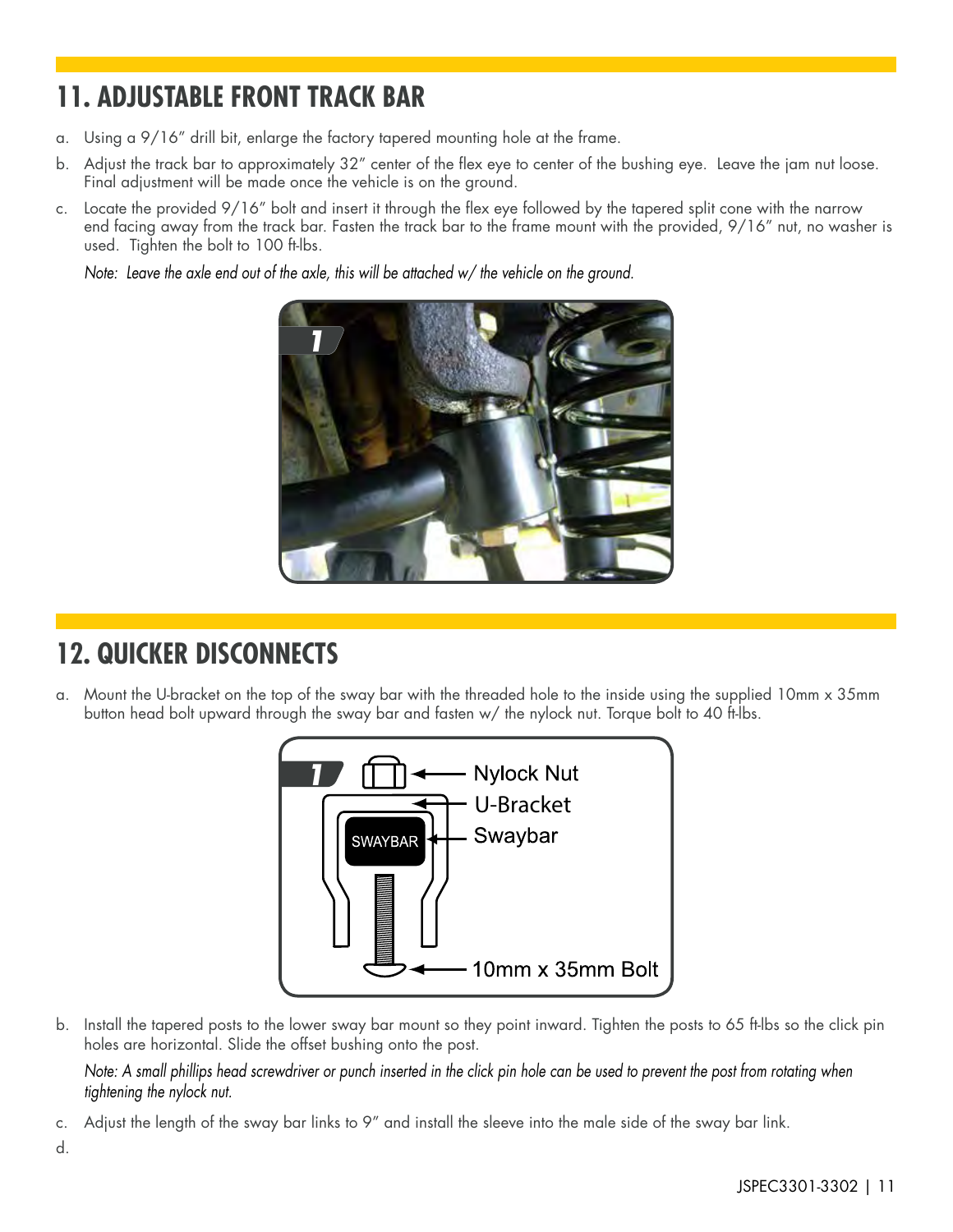## **12. QUICKER DISCONNECTS (CONT.)**

e. Apply the supplied loctite to the end of the 10mm x 50mm button head bolt and install it with the external tooth lock washer through the U-bracket and male end of the sway bar link so the grease fittings face forward. Tighten to 40 ft-lbs using a 6mm Allen head socket.



- f. With both sway bar links installed, rotate the sway bar and link up so the female end of the sway bar link is close to the center of the frame rail. Mark this location for the storage pin.
- g. Drill a hole using a 17/64 or F size (.257") drill and tap the hole using the provided 5/16" self tapping bolt.
- h. Install the storage pin using the supplied  $5/16''$  x  $1-\frac{1}{2}''$  socket head bolt. With the first side on the storage pin, repeat the pin installation on the other side.

### **13. TRANSFER CASE DROP INSTALLATION**

#### ALL MODELS

- a. Locate and loosen the 4 nuts (13mm) mounting the transmission mount to the transfer case skid plate. Do not completely remove the nuts.
- b. Support the transfer case skid plate with a hydraulic floor jack.
- c. Loosen, but do not remove all six skid plate mounting bolts.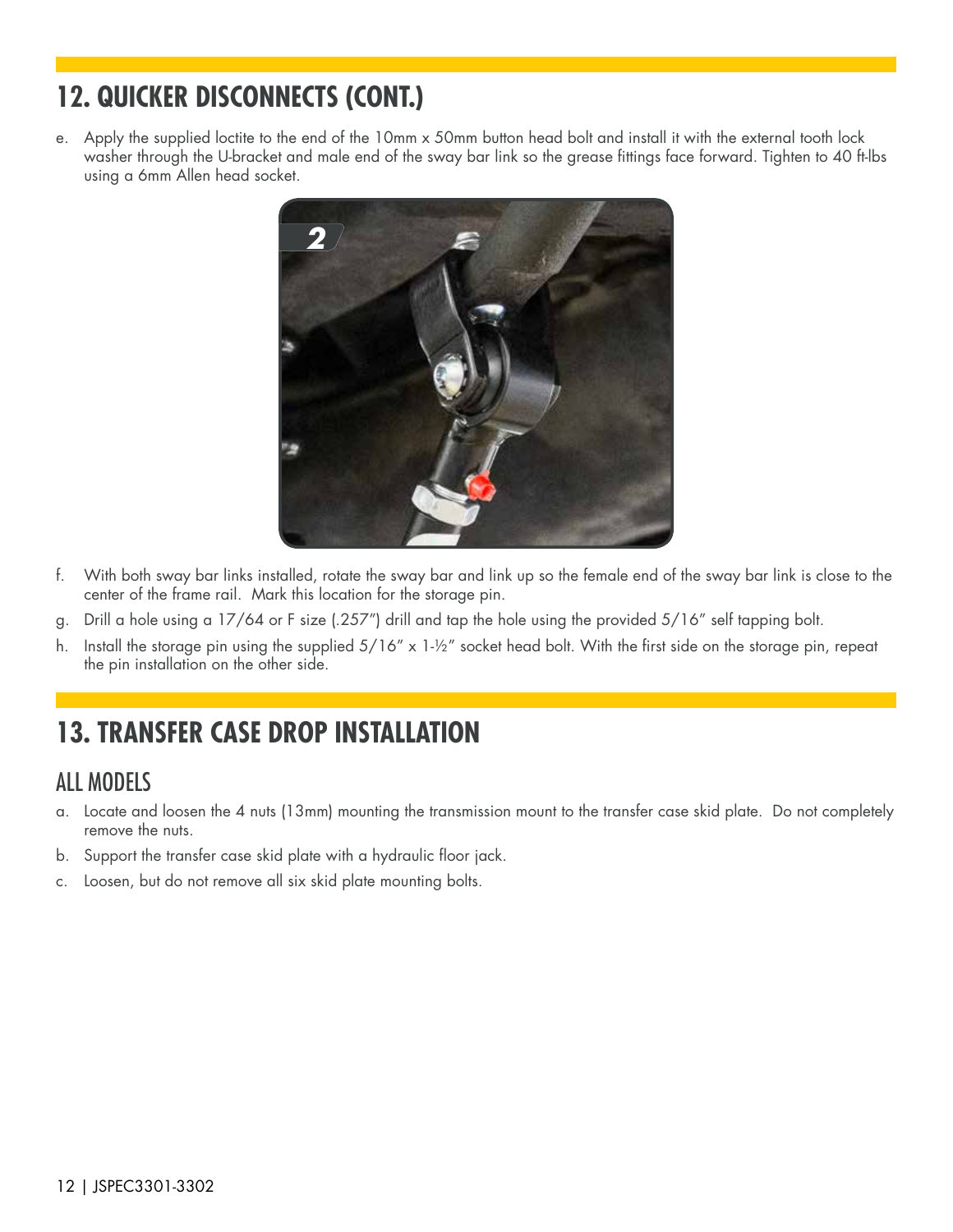# **13. TRANSFER CASE DROP INSTALLATION (CONT.)**

#### 97-02 MODELS

- d. Remove the three skid plate mounting bolts on the driver's side and slowly lower the skid plate from the frame just enough to install the provided transfer case drop tube between the frame and the skid plate. The longer tube installs on the driver's side with the large holes towards the frame and the "F" towards to front of the vehicle.
- e. Attach the skid plate to the frame with the provided  $1/2$ " bolts, flat and conical washers as shown.



f. Repeat the transfer case drop tube installation on the passenger side.

#### 03-06 MODELS

- g. Remove the three skid plate mounting bolts on the driver's side and slowly lower the skid plate from the frame just enough to install the provided transfer case drop tube between the frame and the skid plate. Both tubes are the same and install with the large holes towards the frame and the "F" towards to front of the vehicle.
- h. Attach the skid plate to the frame with the provided 12mm bolts and washers as shown.



i. Repeat the transfer case drop tube installation on the passenger side.

#### ALLL MODELS

- j. With both tubes installed, torque bolts to 65 ft-lbs.
- k. Torque the 4 transmission mount nuts to 18 ft-lbs.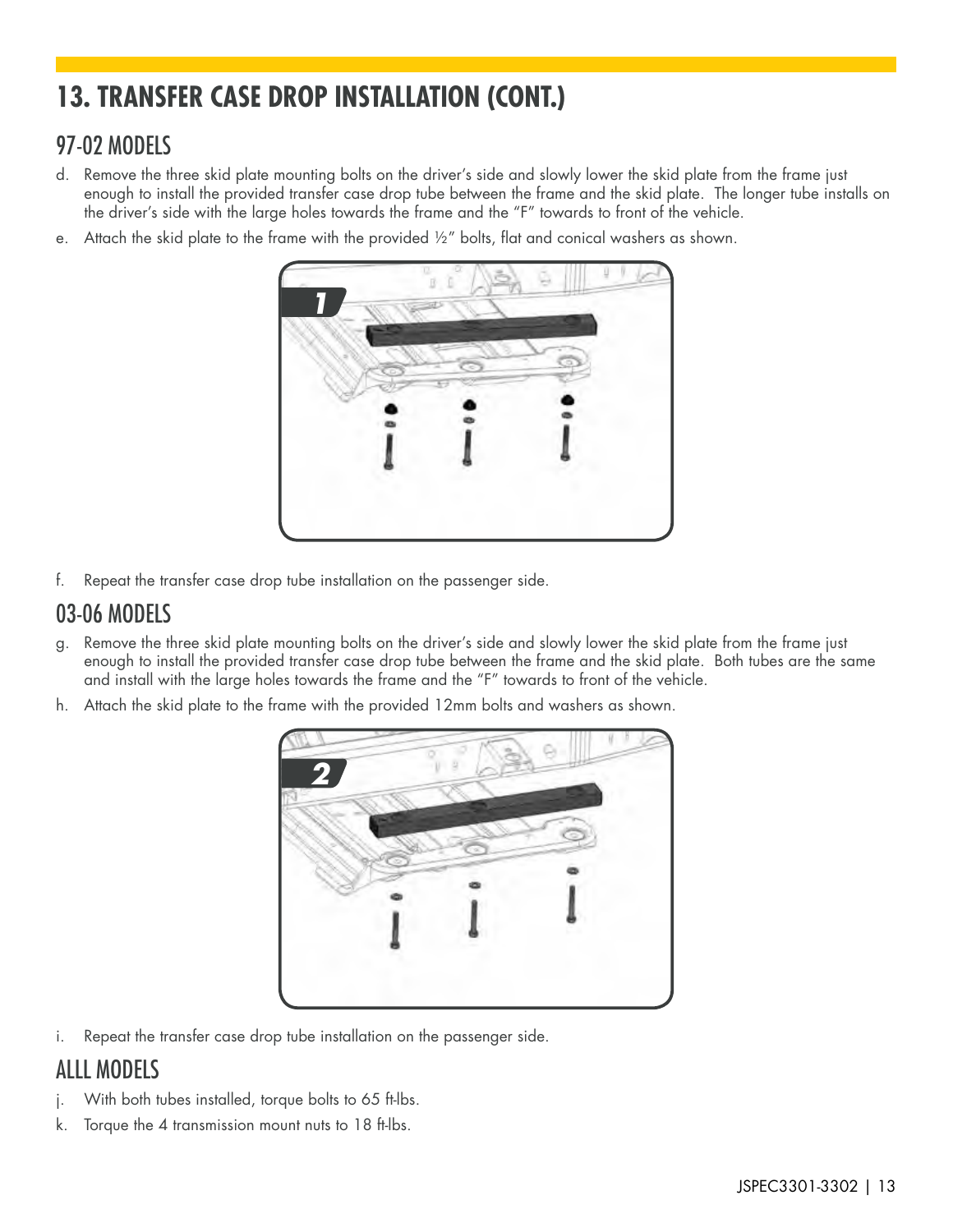### **14. TRANSFER CASE SHIFTER LINKAGE BRACKET**

a. Locate the transfer case shift linkage pivot bracket mounted to the underside of the floor on the driver's side, next to the transfer case. The bracket is mounted to the floor with four bolts that are accessed under the carpet in front of the driver's seat. Pull the carpet up and remove the bolts. Save hardware.



- b. Working underneath the vehicle, slide the pivot bracket down and off of the pivot rod running from the transfer case. Remove the bracket assembly from the vehicle.
- c. Remove the two bolts that fasten the pivot bushing plate to the bracket. Remove the bushing plate and gasket (when equipped). Save hardware.
- d. Attach the provided pivot bushing relocation bracket to the factory bracket with the original hardware. The studs in the new bracket should point out away from the main factory bracket. Torque bolts to 10 ft-lbs.
- e. Attach the pivot bushing plate and gasket (when equipped) to the studs on the new plate with the provided 1/4" nuts and washers. Torque nuts to 10 ft-lbs.
- f. Install the modified pivot bracket assembly in the vehicle by sliding the linkage rod into the relocated pivot bushing. Reattach the bracket to the floor with the original hardware. Torque nuts to 15 ft-lbs.



g. Check transfer case shift operation to see that all positions engage completely. Adjust the shift linkage as necessary. The linkage adjustment is located near the pivot bracket.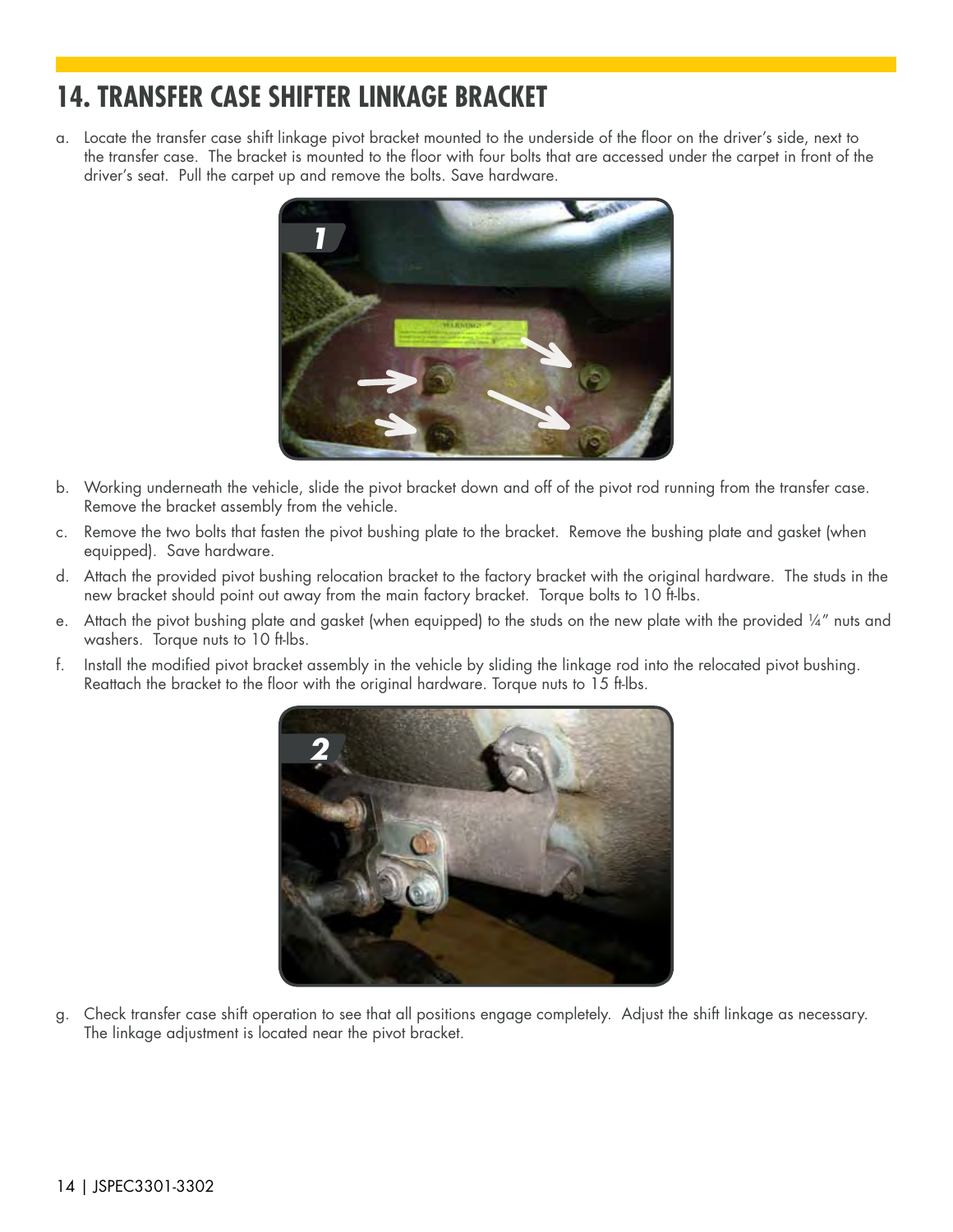## **15. ENGINE MOUNT SHIM INSTALLATION**

- a. Position a floor jack under the transmission bellhousing with a block of wood to distribute the engine weight *Note: Do not jack up the engine on the oil pan.*
- b. Carefully raise the jack just enough to remove the weight of the engine from the motor mounts.
- c. The two bolts that attach each engine mount to the frame need to be loosened enough to raise the engine 1/4" to provide clerance to insert the engine mount shims. One bolt is accessed from the top and the other is accessed from the bottom (15 mm). Loose these bolts.





- d. With all 4 engine mount bolts loose, raise the engine just enough to slide both motor mount shims between the engine mount and the frame.
- e. With the shims in place lower the engine and tighten bolts to 30 ft-lbs.

### **09. FINAL INSTALLATION STEPS**

- a. Lower the vehicle to the ground.
- b. Slide the quicker disconnects over the lower tapered posts and install the click pins.
- c. Tighten the front lower control arm axle bolts to 85 ft-lbs and the control arm to frame bolts to 130 ft-lbs.
- d. Install the front track bar into the axle with the factory bolt and nut tab.
- e. Check to see if the front axle is centered by measuring the distance between the tire and chassis on both sides. If the measurement varies, adjust the track bar by half the difference of the measurements and re-install.
- f. Torque the front track bar axle bolt to 50 ft-lbs.
- g. Check all fasteners for proper torque.
- h. The vehicle will need a front end alignment.
- i. Align headlights.
- j. Check all fasteners after 500 miles.
- k. Grease J-Flex control arms along with normal vehicle maintenance schedule.